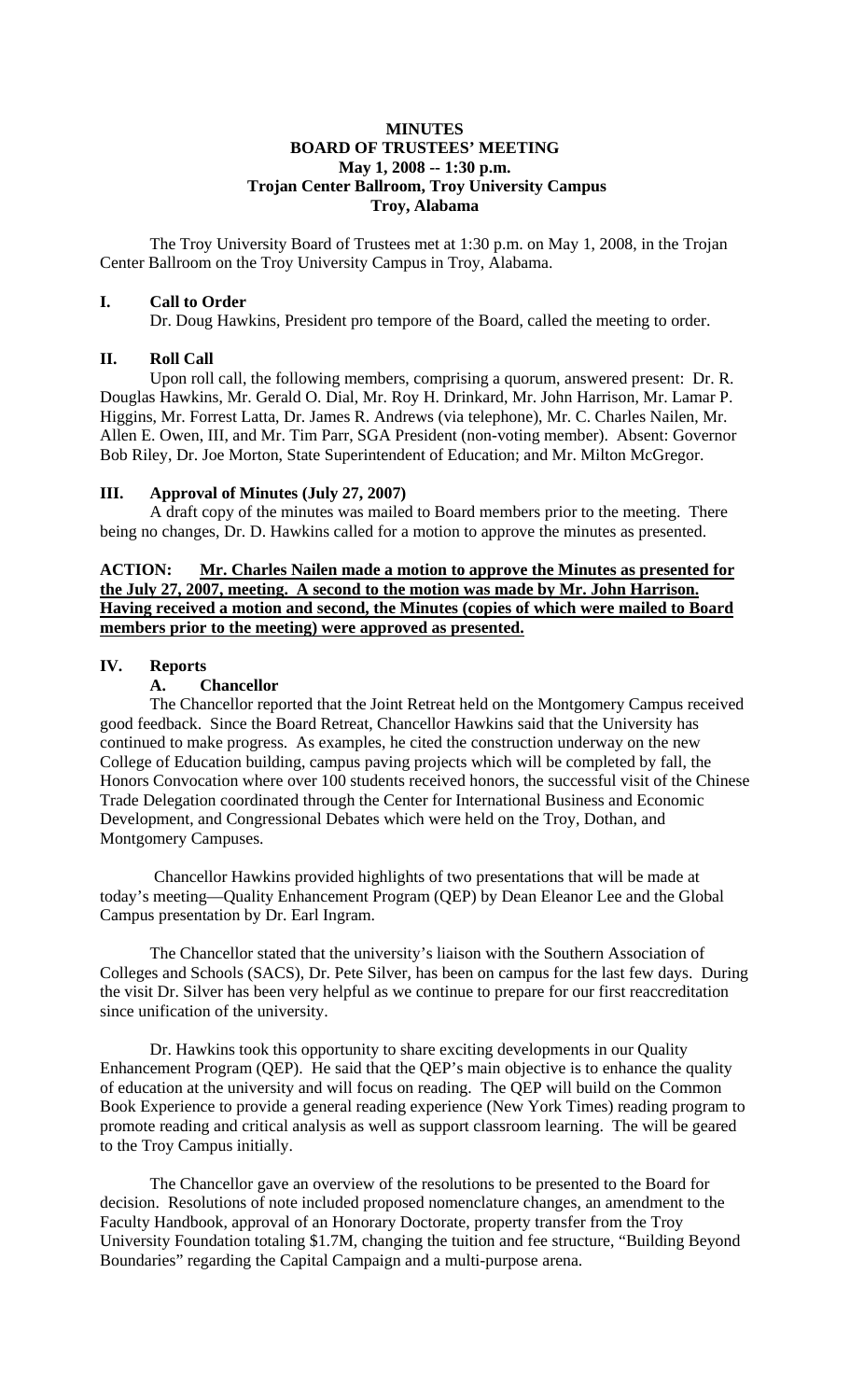A legislative update was given and the Chancellor noted that the budget has passed out of the House and will now go before the Senate. He added that we expect the greatest decrease ever experienced. It was noted that last year Alabama Higher Education (four-year institutions) saw \$178M in new dollars. This year will result in \$155M in cuts. TROY will be down \$7M from FY-08. TROY's total will be \$55,264,832 from this year's \$62,050,763. Last year the university was fortunate to get \$4M in equity funding, Dr. Hawkins stated. Dr. Hawkins concluded his remarks regarding funding by calling attention to the resolution before the Board dealing with a recommendation for tuition increase.

 The Chancellor mentioned The Lott Family Facility dedication ceremony at Riddle-Pace Field recently and he thanked Mr. Steve Dennis, Athletics Director, for making all of it come together. He added that the Lott family is grateful for the honor bestowed upon them and, in turn, the university is indeed grateful for the generosity of the Lott family that made possible the construction of the facility. Dr. Hawkins also reported that for the second year the Graduation Success Rate for TROY was the highest at 81% of all public schools in Alabama.

 In conclusion, Chancellor Hawkins talked about the "Building Beyond Boundaries" Capital Campaign and said he was pleased to announce that a check has been received for \$250,000 as part of his commitment of \$1M to help the university take the steps necessary to begin the construction of an arena at the appropriate time.

### **B. Finance Report, Mr. Bookout**

Mr. Bookout's report covered the 2007 financial reports for year ending September 30, 2007; financial statements; tuition proposal; and a Capital Projects update. The financial statements included a condensed statement of net assets, revenues, and expenses. Mr. Bookout pointed out that the financial statements for the most recent fiscal year end had been audited by the State Examiner's office. In regard to total assets, Mr. Bookout stated that the university has grown its total assets by 85% over the last five years, and operating revenues showed an increase of 46% over a four year period. Total revenue was reported at \$221,969,638 and total expenses by classification totaled \$199,059,195. In conclusion, he gave a detailed comparison of revenues versus expenditures for 2007.

 Regarding the tuition proposal, Mr. Bookout stated that considerable time has been spent evaluating the best/worst case scenarios relative to the effect on the need to increase tuition in order to offset appropriation decreases as well as some mandate new costs that have been identified. He elaborated on the components for consideration in analyzing tuition. Mr. Bookout added that the Board would be asked to consider approving an undergraduate tuition range of \$170 - \$177 per credit hour. He said the Board will also be asked to consider increasing the graduate tuition rate to \$200 per credit hour. The final item in the proposal to the Board would include consideration for the Board to implement up to three new fee categories. Mr. Bookout provided a brief explanation of each proposed fee increase.

 In his Capital Projects update, Mr. Bookout highlighted several completed projects which included the Lott Baseball Complex, the Trojan Food Court, and the Montgomery Campus student lounge area conversion. Current projects include the College of Education building and the copy center and convenience store. Future projects cited by Mr. Bookout were the Janice Hawkins Park, paving and parking lot project, Bibb Graves Hall renovation, and Stewart Dining facility.

Mr. Bookout responded to comments from Board members.

# **C. Board Committee Reports**

#### o **Academic Affairs Committee, Honorable Gerald Dial**

Mr. Dial called upon Dean Eleanor Lee to report on the QEP.

### • **QEP Presentation**

 Dean Lee said that the QEP is a component of the Southern Association of Colleges and Schools (SACS) accreditation that affirms our commitment to enhancing the quality of higher education and to the proposition that student learning is at the heart of Troy University's mission. The QEP describes a carefully designed and focused course of action that addresses a welldefined topic or issue related to enhancement of student learning. Dean Lee added that the QEP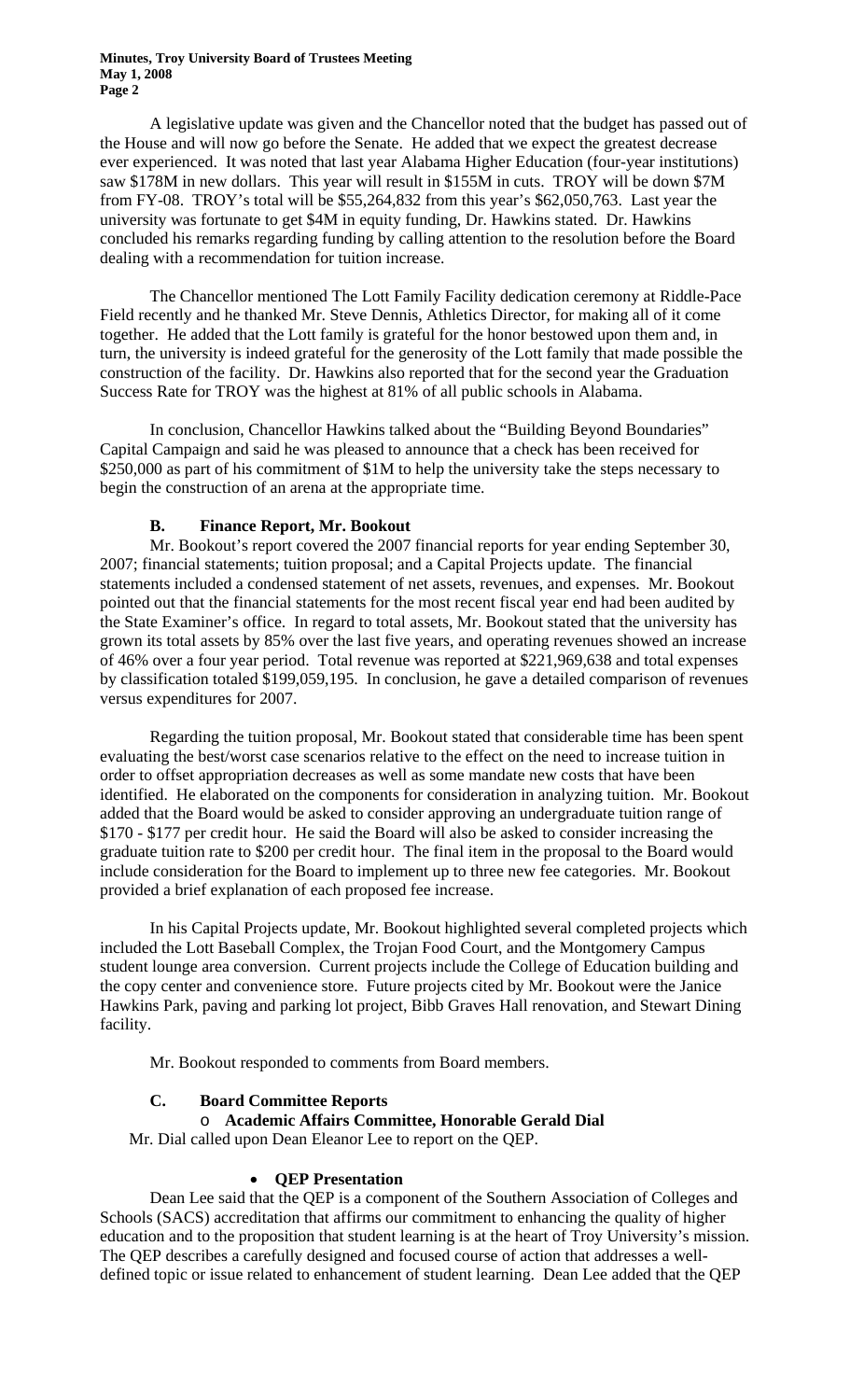should complement TROY's ongoing integrated institution-wide planning and evaluation process. She said that SACS expects strong institutional support for the QEP. In development of TROY's QEP, Dean Lee said that a First-Year Advisory Board was tasked with helping develop the QEP topic—*Creating a Culture of Reading*. Also, townhall-type meetings were conducted with students, faculty, and staff earlier this year.

 Goals for the *Creating a Culture of Reading* program include (1) implementing the New York Times reading project (initially on the Troy Campus) where first-year students would be provided with free copies of the Times newspaper, (2) building on the pilot common book experience to make it a cornerstone of the academic experience for all TROY undergraduate students, (3) engaging students in service learning projects that promote reading to others, and (4) upgrading campus facilities to promote reading. Dean Lee elaborated on each of the above four points.

 Dean Lee addressed how the project will be assessed and talked about the broad support the Quality Enhancement Program has received across the university from the Student Government Association, the Faculty Council, the Academic Steering Committee, and the Chancellor's Cabinet.

 Dean Lee advised that a QEP Implementation Team will be established and will develop a full document that will be submitted to SACS in January 2009. She noted that the SACS onsite team will review the plan in April 2009. With SACS approval, Dean Lee said that we would expect to implement the New York Times reading activity in the Fall 2009 and expand the Common Book Experience from a pilot program to all campuses at that time.

 Dean Lee concluded her presentation by stating that the QEP supports TROY's Vision 2010 strategic initiative on student centeredness. According to Dean Lee, the university's expectation is that this program will appeal to perspective freshmen and their parents and will help increase enrollment of full-time students. It is also expected that the program will help further enhance retention of full-time traditional-age students as well as support our intent to provide students from southeast Alabama with a broad international perspective.

#### • **Global Campus**

Mr. Dial called upon Dr. Earl Ingram to present on the Global Campus.

 Dr. Ingram provided the following historical background information on University College. He said that in 1973 the first teaching sites outside of the State of Alabama were established in Florida as *Extension Services.* In 1974 the first international sites with the creation of the European Division were established exclusively to service the United States Military. The name of the unit was again changed in 1984 to the College of Special Programs and in 1990 the name of "University College" was adopted to designate collectively all Troy University campuses and teaching sites which operated outside the State of Alabama that did not receive state appropriations. In 2005 the advent of Troy University as a worldwide distance learning leader, to now include eCampus, created the need for a distinctive name that accurately reflected the mission and scope of the international endeavor. Dr. Ingram noted that a shift at that time dictated that the university serve a mix of civilian, U.S. military and international students. With this in mind, Dr. Ingram advised that the proposal before the Board today would change the name of "University College" to "Troy University Global Campus" and be commonly referred to as TROY Global Campus.

As a follow up to a previous presentation to the Board, Dr. Ingram also gave a brief update on the Remote Proctor Project. He said that Remote Proctor will eliminate student authentication issues regarding examinations submitted and will serve as a deterrent to cheating on exams. Dr. Ingram further advised that the prototype was delivered in 2007 and has been field tested in a number of locations and settings. The device, according to Dr. Ingram, was piloted in ten classes and performed to specifications. He concluded by saying that a revised Proctoring Policy is being implemented.

 Following Dr. Ingram's presentation, Mr. Dial took this opportunity to express his thoughts about the good job that Dr. Ingram is doing. He said that the most valuable commodity in America is higher education and he believes for those living in a developing nation that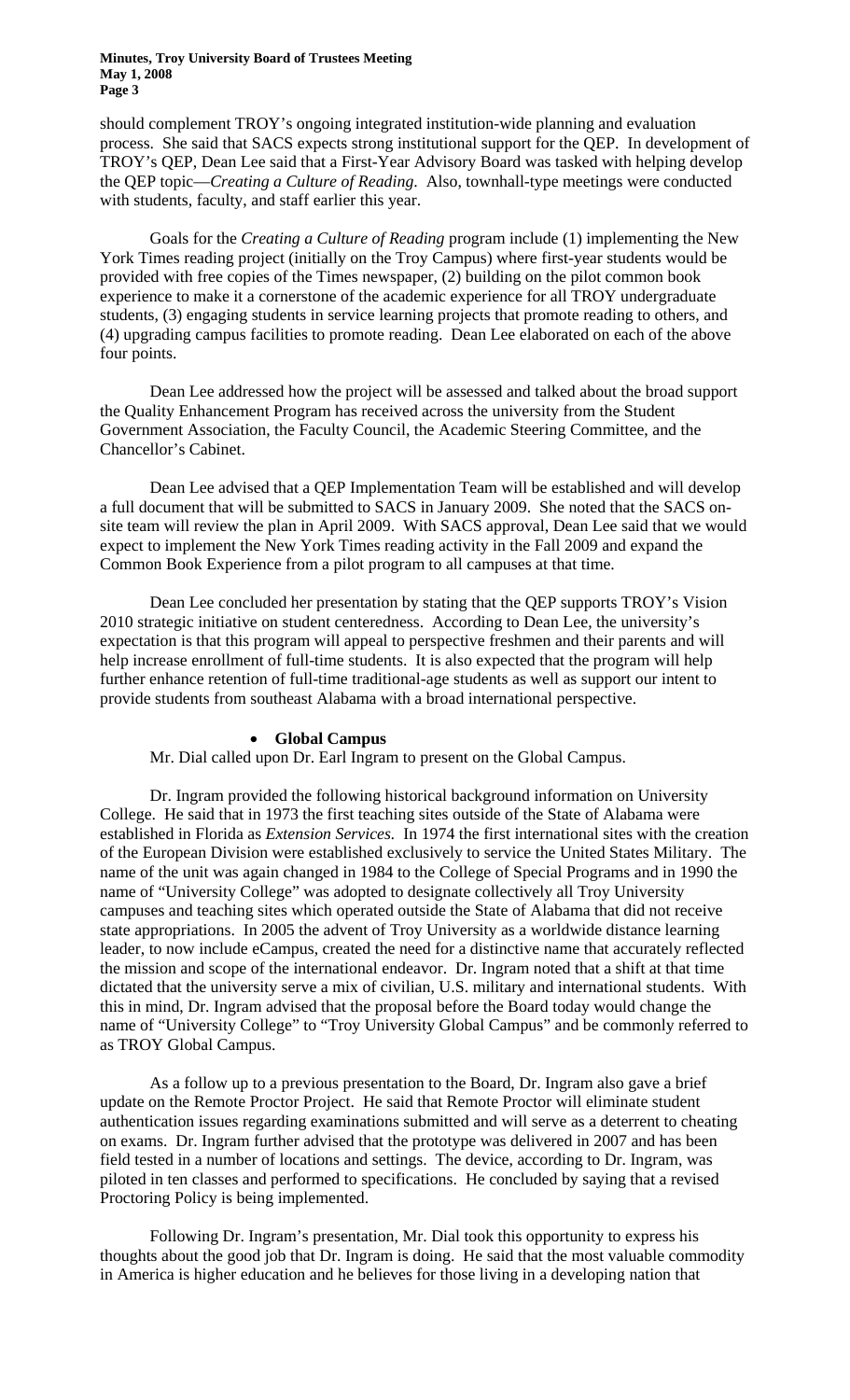nothing is more important to them than to have a degree from a university in America. Mr. Dial said that under the Chancellor's leadership TROY is taking the lead in this initiative.

### • **Resolution No. 1—Proposed Nomenclature Changes**

Following Dr. Ingram's presentation, Mr. Dial introduced Resolution No. 1 for consideration by the Board and opened it up for discussion or comments. There was no further discussion and the following action was taken.

### Resolution No. 1 **ACTION: Mr. Dial made a motion to adopt Resolution No. 1. A second to the motion was made by Mr. Owen. Resolution No. 1, which follows, was unanimously adopted by the Board.**

Approving Nomenclature Changes

WHEREAS, Troy University continues to evolve following unification in 2005; and

WHEREAS, on Jan 1, 2008 the university divisions were realigned; and

WHEREAS, from the realignment emerged the Division of Financial Affairs complete with additional responsibilities to include all of the business functions of the university; and

WHEREAS, the division name must better reflect the component units contained therein;

THEREFORE, the new financial entity will be known as the Division of Finance and Business Affairs

WHEREAS, Troy University established its first teaching sites outside of the State of Alabama in 1973 and in 1974 established its first international sites with the creation of the European Division; and

WHEREAS, the term "University College" was formally adopted to designate collectively all Troy University campuses and teaching sites which operate outside the State of Alabama and thus do not receive state appropriations; and

WHEREAS, the advent of Troy University as a worldwide distance-learning leader, coupled with the unification of the University in 2005, has created the need for a distinctive name that accurately reflects the mission and scope of this international endeavor;

THEREFORE, that the Academic Division of Troy University will rename "University College" to the "Troy University Global Campus" and be commonly referred to as TROY Global Campus.

WHEREAS, the College of Communication and Fine Arts has experienced growth and realignment of academic disciplines and faculty; and

WHEREAS, the dance program responsibilities have been transferred from the College of Health and Human Services to the College of Communication and Fine Arts;

WHEREAS, the speech curriculum will become part of the Hall School of Journalism in order to provide an enhanced curricula;

THEREFORE, the Department of Speech and Theater will now be known as the Department of Theater and Dance

THEREFORE the Hall School of Journalism will be known as the Hall School of Journalism and Communication; and

WHEREAS, the Department of Classical and Modern Languages has moved from the College of Arts and Science to the College of Communication and Fine Arts; and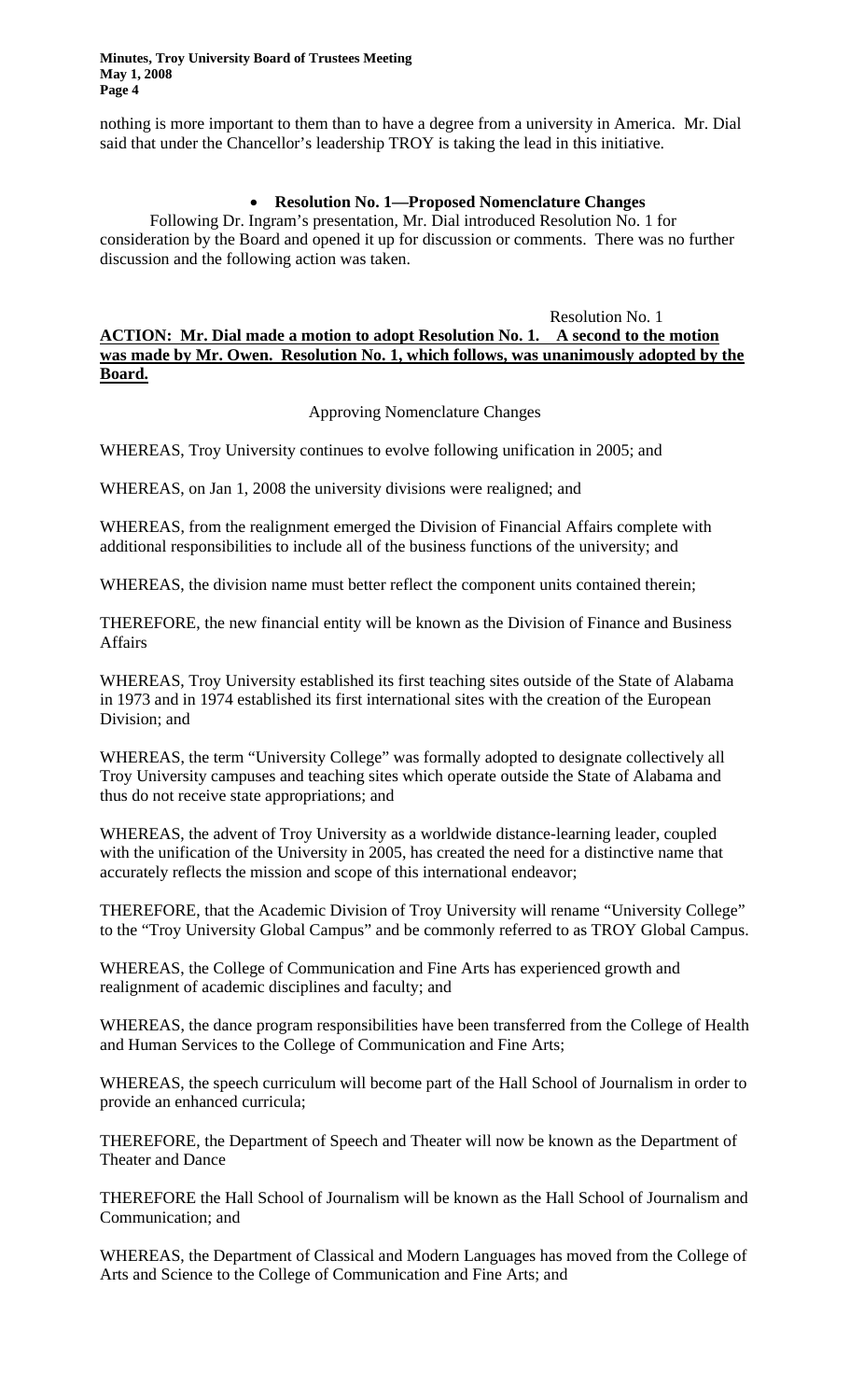WHEREAS, the study of contemporary languages enjoys renewed emphasis as Troy University continues to prepare its students to excel in an increasingly global economy;

THEREFORE; the Department of Classical and Modern Language will be known as the Department of Modern Languages and Classics.

THEREFORE, BE IT RESOLVED, by the Board of Trustees concurs with the above stated changes in nomenclature and commends the Academic leadership of the University for their diligent pursuit of excellence.

# • **Resolution No. 2—Amending Faculty Handbook**

In regard to Resolution No. 2 which follows, Mr. Dial said this resolution amends the Handbook that was approved in 2005. With no further discussion or comments, the following action was taken on Resolution No. 2.

### Resolution No. 2 **ACTION: Mr. Dial made a motion to adopt the following resolution amending the Faculty Handbook. Seconded by Mr. Higgins, Resolution No. 2 which follows was unanimously approved by the Board.**

Approval of the Troy University Faculty Handbook Amendment

WHEREAS, on 10th day of September, 2005, the Board of Trustees approved the official Faculty Handbook of Troy University; and

WHEREAS, this was the first Faculty Handbook for the unified Troy University; and

WHEREAS, the administration and faculty have identified changes and updates that are needed for timeliness and accuracy in an amended handbook; and

WHEREAS, the Chancellor's Cabinet has both reviewed and approved the amended Faculty Handbook; and

WHEREAS, the Faculty Handbook is available for review on the Troy University Web site at [www.troy.edu/academics,](www.troy.edu/academics)

BE IT THEREFORE RESOLVED that the Faculty Handbook of Troy University, of Aug. 1, 2005, is superseded by Faculty Handbook of Troy University as amended to be effective August 1, 2008 by action of the Board of Trustees on May 1, 2008.

# • **Resolution No. 3—Honorary Doctorate**

Mr. Dial introduced Resolution No. 3 which follows that awards an Honorary Doctor of Humane Letters to Mr. Earl Johnson. Mr. Dial commented on the great contributions Mr. Johnson has made to Troy University and Dr. D. Hawkins echoed Mr. Dial's comments. Mr. Dial made a motion to adopt the following resolution. There being no further discussion, the following action was taken on Resolution No. 3.

Resolution No. 3 **ACTION: Senator Dial made a motion to adopt Resolution No. 3. Seconded by Mr. Harrison, the Board unanimously adopted the following resolution to award an Honorary Doctorate of Humane upon Earl Johnson.**

Conferring the Honorary Doctorate of Humane Letters upon Earl Johnson

WHEREAS, Earl Johnson, a native of Andalusia, graduated from Troy University in 1970 with a bachelor's degree in business administration and economics; and continued his education by earning his Doctor of Jurisprudence degree from Cumberland School and law in 1974; and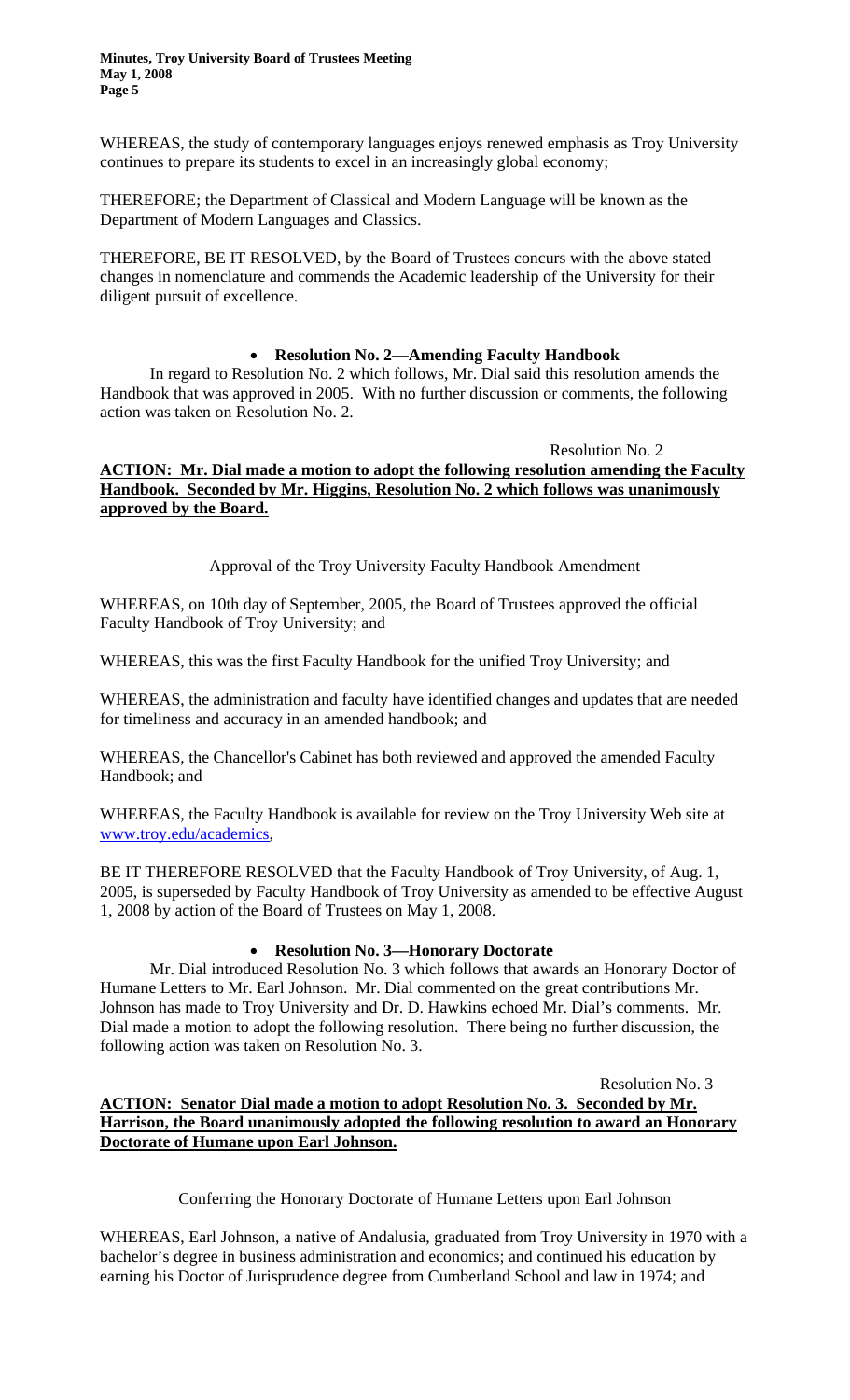WHEREAS, Mr. Johnson has distinguished himself not only in the practice of law, but also in community service, lending his time and talents to numerous civic organizations ranging from the Andalusia Chamber of Commerce to the Andalusia Industrial Development Board, plus serving with great distinction as Mayor of the City of Andalusia; and

WHEREAS, Mr. Johnson has been a model alumnus for Troy University, serving as a member of the Alumni Association Board of Directors, the Troy University Foundation Board of Directors and as a founding member of the Trojan Shield Society, earning recognition as a Distinguished Alumnus if the Year in 1999 and the Distinguished Leadership Award recipient for 2004; and

WHEREAS, Mr. Johnson's devoted service to his alma mater took tangible form when he led the renovation and revitalization of the main Quadrangle area of the campus, preserving it as both a place of beauty and a focal point for all Trojans;

THEREFORE BE IT RESOLVED that the honorary degree of Doctor of Humane Letters is hereby awarded by Troy University to Mr. Earl V. Johnson, Esq. on July 25, 2008.

# o **Finance Committee, Honorable John Harrison**

# • **Resolution No. 4 —Property Transfer from Foundation**

Mr. Harrison congratulated Chancellor Hawkins, Mr. Bookout, the administration, faculty, and staff for being such great stewards of Troy University assets. He then introduced Resolution No. 4, on behalf of the Finance Committee, and recommended it to the full board for approval. There being no further comments or discussion the following action was taken.

Resolution No. 4 **ACTION: Mr. Harrison made a motion to approve Resolution No. 4. Seconded by Mr. Drinkard, Resolution No. 4 was unanimously approved.**

# Property Transfer from Foundation

WHEREAS, the Troy University Foundation has generously donated the attached list of properties; and

WHEREAS**,** the University finds these properties valued at \$1,716,599 to be useful and beneficial to the mission and operation of the University; and

WHEREAS**,** the University is appreciative of the dedicated work of the Foundation in securing these properties and many other resources that benefit the University;

THEREFORE BE IT RESOLVED by the Board of Trustees on the 1st day of May, 2008, that the University accept ownership of these properties and agree to conduct all legal actions necessary to ensure that these properties are properly deeded to the University and are clearly identified in the University's inventory of real property.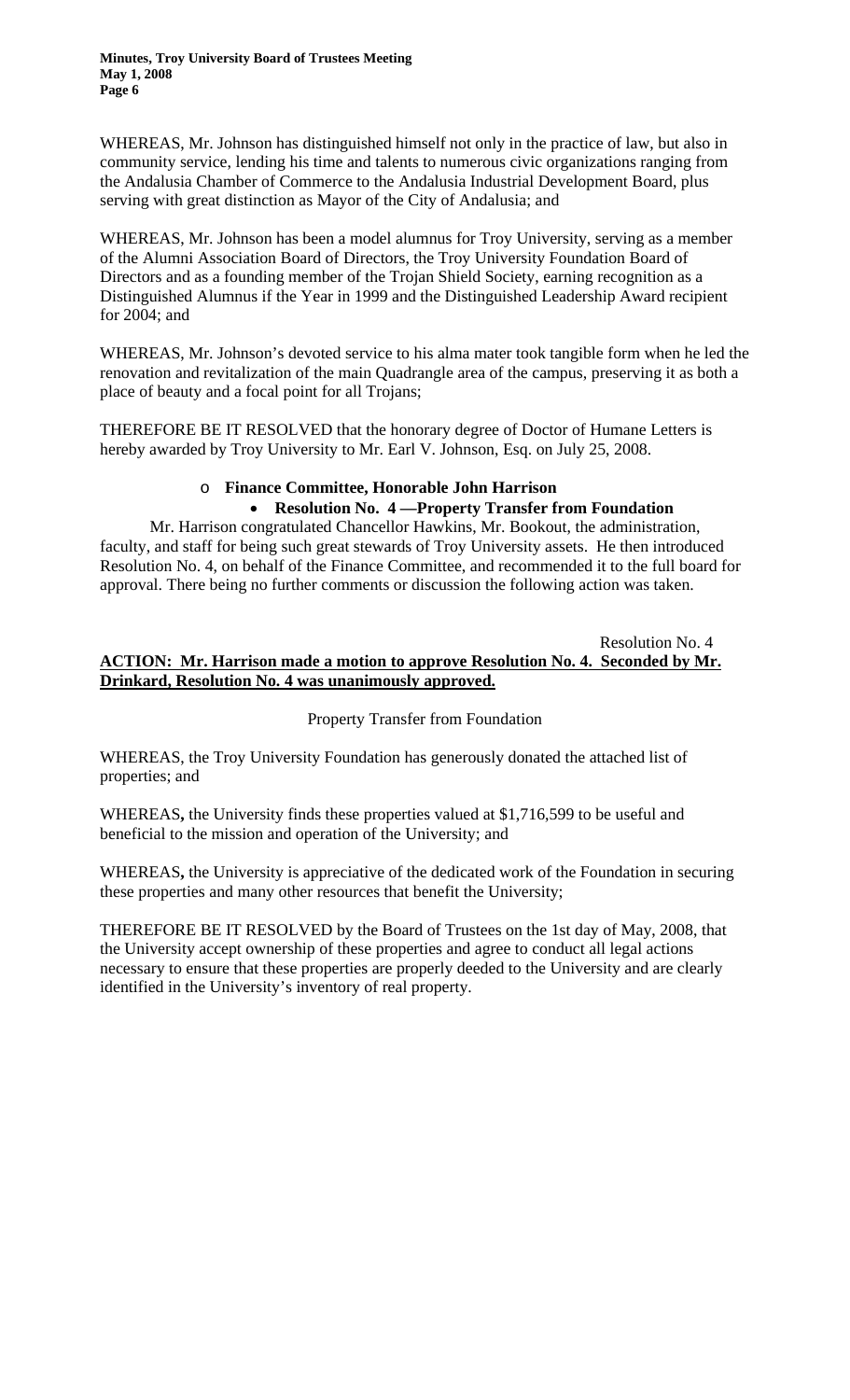| <b>Property</b>          | <b>Value</b> | <b>Current</b>       | <b>Currently Valued</b>      |
|--------------------------|--------------|----------------------|------------------------------|
|                          |              | <b>Use</b>           | <b>As a Foundation Asset</b> |
| 1. Parking Lot (Church   |              |                      |                              |
| & Molton St) Lot 6,      | \$80,000     | Parking Lot          | Yes                          |
| Sq <sub>16</sub>         |              |                      |                              |
| 2. Edmondson/Segrest     |              | <b>Curry Commons</b> |                              |
| Lot $4$                  | \$115,000*   | and Parking          | Yes                          |
| 3. Summers; Lot 9        | $$40,000*$   | <b>Curry Commons</b> |                              |
|                          |              | and Parking          | Yes                          |
| 4. Mutual Savings,       |              | <b>Curry Commons</b> |                              |
| Lots $1 & 2$             | \$155,000*   | and Parking          | Yes                          |
| 5. Central Bank (Martin  |              | <b>Curry Commons</b> |                              |
| Bldg) 116 Catoma St.     | \$156,000*   | and Parking          | Yes                          |
| Lot, Sq $17$             |              |                      |                              |
| 6. Von Memory Lot 7,     |              | <b>Curry Commons</b> |                              |
| Sq <sub>17</sub>         | $$60,000*$   | and Parking          | Yes                          |
| 7. Fash Lot 5 & Part of  |              | <b>Curry Commons</b> |                              |
| Lot $6$                  | \$140,000*   | and Parking          | Yes                          |
| 8. Empire Theater, Lot   |              | <b>Rosa Parks</b>    |                              |
| 6A & 7A, Block 12        | \$185,000*   | Museum               | Yes                          |
| 9. Mutual Savings        |              | <b>Curry Commons</b> |                              |
| (Service Station) Lot 3  | \$90,599*    | and Parking Lot      | Yes                          |
| & Part of Lot 8          |              |                      |                              |
| 10. Reese (Molton St.)   | \$30,000*    | <b>Curry Commons</b> |                              |
|                          |              | and Parking Lot      | Yes                          |
| 11. Price Drugs (159 Lee |              | 2-Level Parking      |                              |
| St.) F & A Realty        | \$85,000     | Deck                 | Yes                          |
| 12. Lowder Foundation    |              | 2-Level Parking      |                              |
| Art's Music Shop         | \$80,000     | Deck                 | Yes                          |
| 149 Lee St.              |              |                      |                              |
| 13. Nursing Building     |              | School of Nursing    |                              |
| Montgomery               | \$500,000    | Classroom            | Yes                          |

# **Property Transfer From Foundation to the University**

\*These assets are listed as a single Downtown Montgomery Purchase.

# • **Resolution No. 5—Changing Tuition and Fee Structure**

Mr. Harrison advised that the Finance Committee had discussed in great detail the tuition and fee structure and with unanimous vote of the Finance Committee, he recommends that Resolution No. 5 be approved. There being no further discussion or comment the following action was taken by the Board.

### Resolution No. 5 **ACTION: Mr. Harrison made a motion to adopt Resolution No. 5 which follows. A second was provided by Mr. Dial. With no further discussion, Resolution No. 5 was approved.**

Changing the tuition and fee structure

WHEREAS, the Board of Trustees, at its retreat on March, 26-27, 2008, received a thorough briefing on the Alabama Legislative Session for 2008, including the likelihood that Troy University will sustain a substantial cut in its state appropriations for fiscal year 2009; and

WHEREAS, Troy University's current undergraduate tuition structure charges a per-credit hour rate of \$177 for up to 11 hours per semester, a flat-rate of \$2,082 for 12 to 16 hours per semester, and \$177 for each hour exceeding 16 hours per semester. and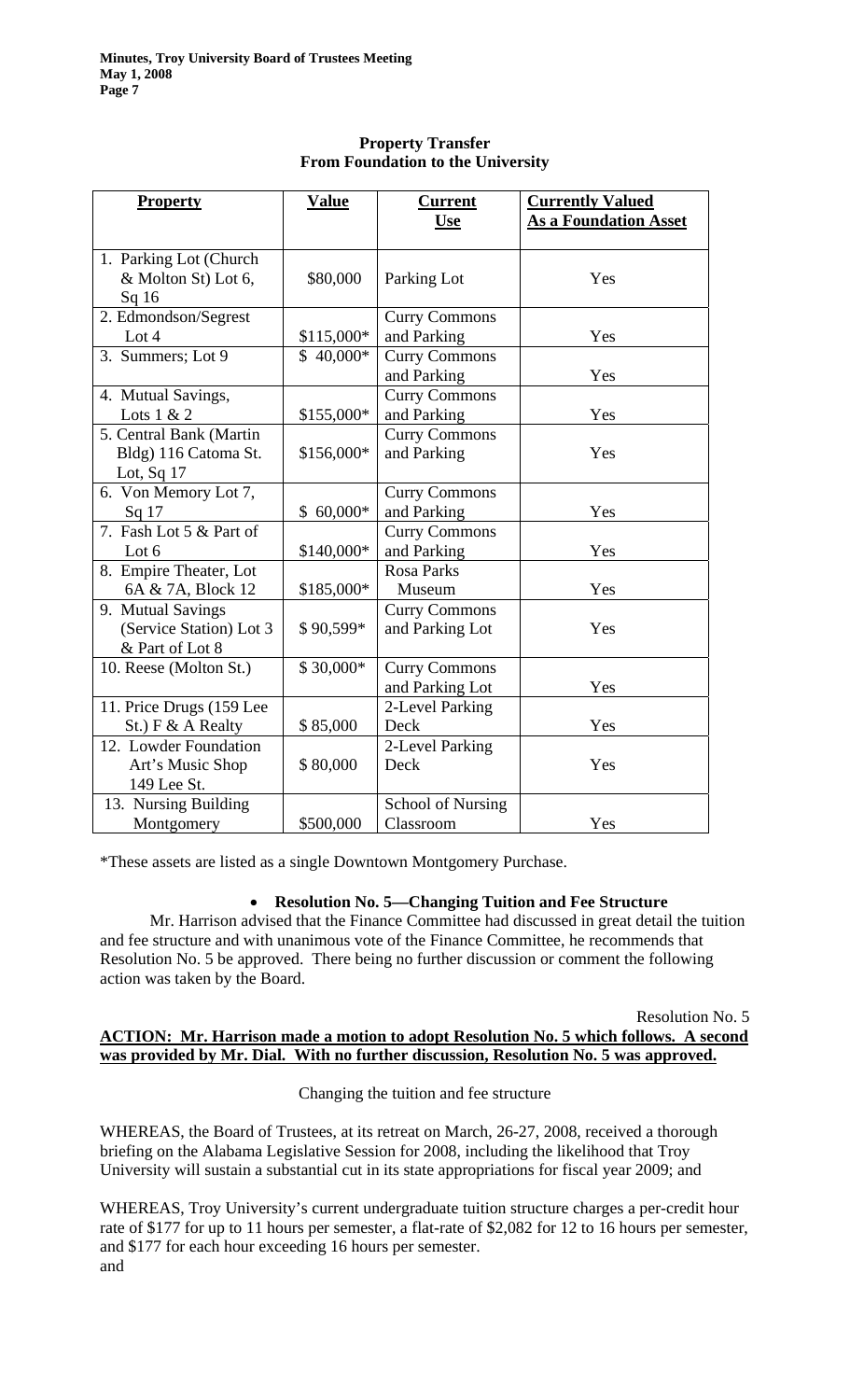WHEREAS, Troy University's current graduate tuition rate is \$182 per credit hour;

WHEREAS, a new tuition structure that charges all Alabama campus undergraduate students the same amount for each and every hour would partially offset the expected loss of revenue from the legislative appropriation and would reduce the advantage to full-time students created by the current flat-rate tuition structure, thereby providing equal treatment and fairness in tuition application;

THEREFORE, BE IT RESOLVED BY THE BOARD OF TRUSTEES that Troy University adopts an undergraduate tuition rate that implements the same per credit hour charge for each undergraduate student in a range of \$170 to \$177 per hour with the understanding that the Chancellor is authorized to set the final rate after the legislative budget process is final; and

BE IT FURTHER RESOLVED, that the Board of Trustees increases the graduate tuition rate from \$182 per credit hour to \$200 per credit hour and for graduate and undergraduate students adds three new student fee categories including a Student Service fee, Health Center fee and a Technology fee that will serve to partially offset respective direct costs, resulting in an increase of student fees of \$6.50 per credit hour for Troy Campus students and \$5.50 per credit hour for students at all other Troy University Alabama campuses.

# o **Development Committee, Honorable Roy Drinkard** • **Resolution No. 6—Building Beyond Boundaries**

Dr. John Schmidt, Senior Vice Chancellor for Advancement and External Affairs, was called upon to introduce Resolution No. 6.

Following Dr. Schmidt's comments, the following action was taken.

Resolution No. 6 **ACTION: Mr. Drinkard made a motion to adopt Resolution No. 6. A second was provided by Mr. Owen. There being no further discussion, Resolution No. 6 was approved.**

"Building Beyond Boundaries"

WHEREAS, Troy University is beginning a new initiative called "Building Beyond Boundaries," designed to secure the private resources necessary to meet the goals outlined in the University's strategic plan; and

WHEREAS, "Building Beyond Boundaries" will make possible new construction, new academic programs, and new scholarship programs that will enhance the higher education experience for current and future students as well as enhance the value of the Troy University degree for more than 100,000 alumni worldwide; and

WHEREAS, the projects set forth in "Building Beyond Boundaries" will benefit each campus and teaching site of Troy University and will enable Trojan athletics to be even more competitive at the highest level of NCAA competition; and

WHEREAS, the Board of Directors of the Troy University Foundation on March 26, 2008, formally endorsed "Building Beyond Boundaries" and recommended that the Troy University Board of Trustees, as the official governing body of the University also endorse and support this initiative;

THEREFORE BE IT RESOLVED, that the members Troy University Board of Trustees concur with the resolution of the Troy University Foundation Board of Directors and likewise fully endorses the "Building Beyond Boundaries" initiative.

# o **Athletics Committee, Honorable Allen Owen**  • **Athletics Report**

Mr. Owen called upon Mr. Steve Dennis, Athletics Director, to give a report and also to speak to Resolution No. 7 relating to an arena.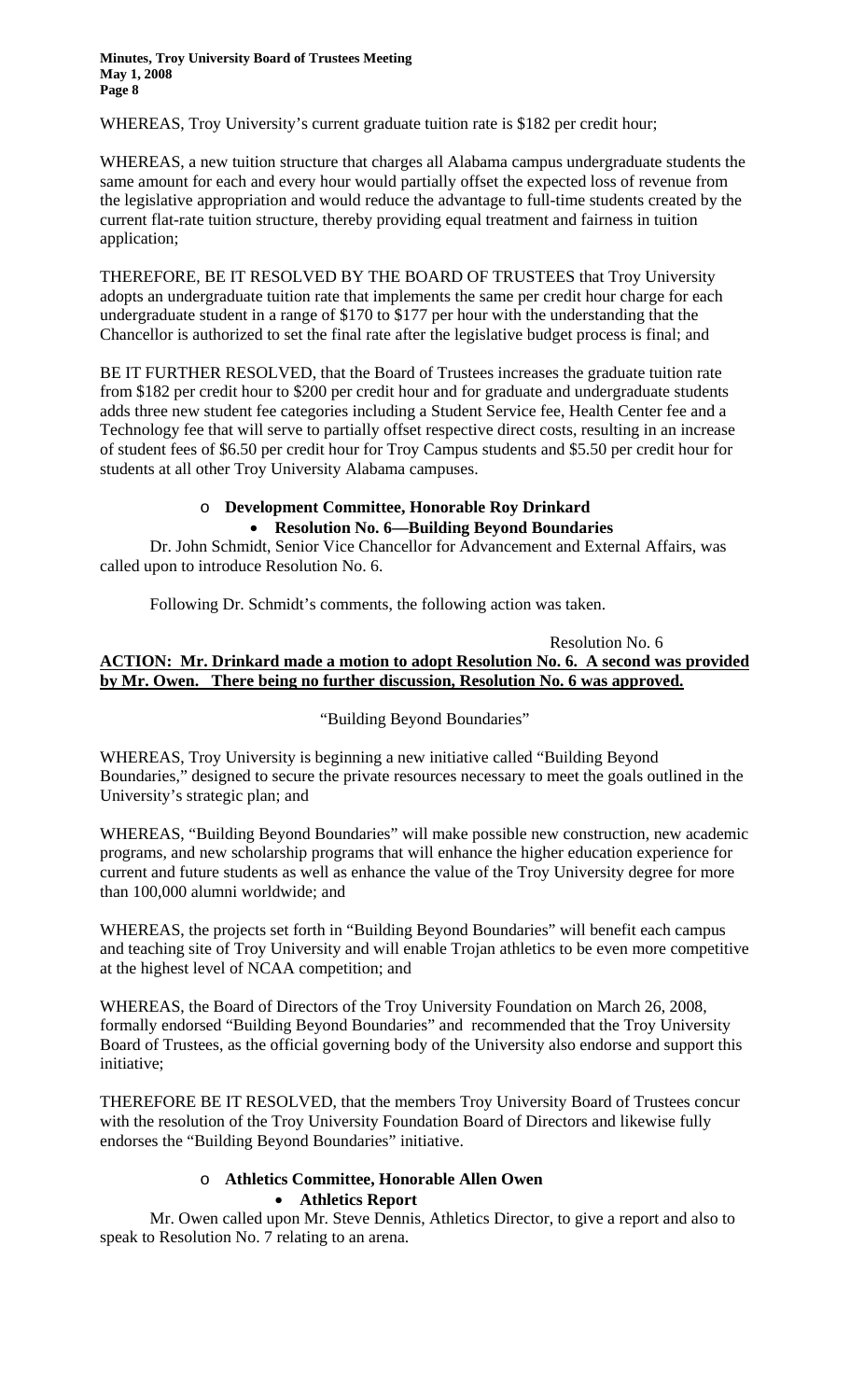Mr. Dennis gave a brief update on activities in the Athletic Department and shared information on the football schedule.

### • **Resolution No. 7—Arena**

Following Mr. Dennis' presentation, the following action was taken on Resolution No. 7 which follows.

Resolution No. 7

# **ACTION: Mr. Owen made a motion to adopt Resolution No. 7. There being no further discussion, a second was provided by Mr. Dial. The resolution was unanimously adopted.**

# Planning and Construction of a New Multi-purpose Arena

WHEREAS, Troy University has experienced significant growth since the construction of Sartain Hall in 1962 and its subsequent renovation;

WHEREAS, the student body population alone has out-stripped the seating capacity of any building on the Troy campus; and

WHEREAS, Troy University now competes at the NCAA Division I-A level thus requiring a larger venue; and

WHEREAS, there is need for a new venue for commencements, convocations, athletic events, performing arts, and other events of significance;

WHEREAS, the Hon. Milton McGregor, a member of the Board of Trustees of Troy University, has donated \$1 million to help make the arena a reality; and

WHEREAS, a new multi-purpose arena will require funding in the range of \$40 to \$50 million dollars, of which a minimum of \$10 million in cash shall be raised from extramural funding to be matched by Troy University reserves with the balance of required funding financed through bonded indebtedness;

THEREFORE, BE IT RESOLVED by the Board of Trustees on the 1st day of May 2008 that appreciation is extended to the Hon. Milton McGregor for his generosity; and

BE IT FURTHER RESOLVED that the design of a new multi-purpose arena will begin immediately but the construction of the arena will be initiated when the heretofore stated funding requirements are met.

# **V. Resolution No. 8—Honoring SGA President**

Dr. D. Hawkins called upon SGA President, Tim Parr, to present Resolution No. 8 commending outgoing SGA President, Ms. Andrea Roberts.

| Resolution No. 8  |
|-------------------|
| noring Ms. Andrea |

# **ACTION: Mr. Parr moved that Resolution No. 8 be approved hon Roberts. Mr. Higgins provided a second to the motion. Resolution No. 8 was adopted unanimously.**

# Commending SGA President

WHEREAS, Andrea Roberts served as President of the Troy University Student Government Association for the 2007-2008 academic year; and

WHEREAS, Miss Roberts has shown many outstanding leadership qualities and has played an integral role in the progress of Troy University; and

WHEREAS, Miss Roberts' administration ably led the student body during a year of many transitions within the SGA and the university; and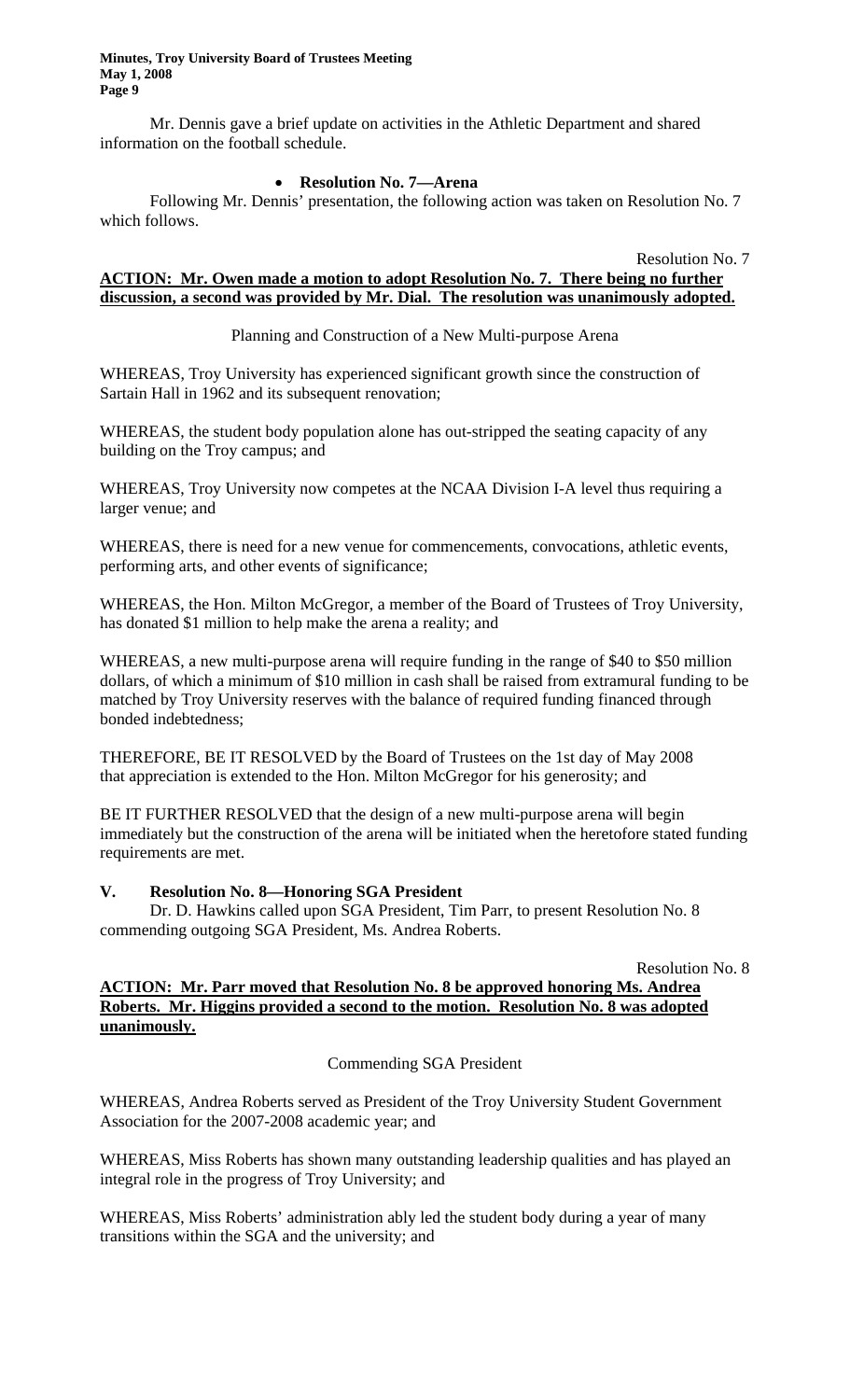WHEREAS, Miss Roberts has done an outstanding job of representing the student body on the Board of Trustees, among the faculty and staff and in the greater community; and

WHEREAS, Miss Roberts' term as SGA President came to an end during the spring semester 2008;

THEREFORE BE IT RESOLVED, that the Board of Trustees hereby recognizes Andrea Roberts for her hard work and exemplary leadership of the Student Government Association and wishes her the best for future success.

Following presentation of a framed resolution, Ms. Roberts expressed her appreciation to the Board members for the support provided to her and the Student Government Association throughout her term in office.

### **VI. Resolution No. 9 – Commending Retirees**

### Resolution No. 9 **ACTION: On a motion made by Mr. Owen, seconded by Mr. Dial, Resolution No. 9 was approved.**

Commending Retirees

WHEREAS, the Board of Trustees of Troy University desires to give formal recognition to retiring faculty and staff members; and

WHEREAS, this Board desires to do so as expeditiously as possible;

THEREFORE, BE IT RESOLVED that the Board does hereby delegate authority for preparing and awarding certificates to the President pro tempore and Secretary of the Board; and

BE IT FURTHER RESOLVED, that rosters of retiring faculty and staff members be presented periodically to the full Board of Trustees.

#### **RETIREES FACULTY**

| TACULI 1                |                            |                              |         |
|-------------------------|----------------------------|------------------------------|---------|
| Name                    | Position                   | Department                   | Years   |
|                         |                            |                              | οf      |
|                         |                            |                              | Service |
| Dr. Frank Allen Dennis  | Professor                  | <b>History Department</b>    | 10      |
| Todd C. Grubb           | Asst. Professor            | UC-Orlando                   | $14+$   |
| Susan S. Halley         | Asst. Professor            | <b>Nursing</b>               | $33+$   |
| Ray E. Moody            | <b>Accounting Lecturer</b> | Sorrell Coll. Of Business    | $7+$    |
| Dr. Darrell R. Pearson  | Professor                  | Curr. & Teaching             | 20      |
| Catherine R. Strickland | Asst. Professor            | Psy, Counseling&Found        | $14+$   |
| Dr. John L. Tarver, Jr. | Professor                  | Business-Montgomery          | $19+$   |
| Dr. Thomas L. Thacker   | Asst/Assoc Prof.           | <b>Education-Phenix City</b> | $4+$    |
| Carol A. Woolbright     | Professor                  | <b>Education-Phenix City</b> | $9+$    |

**STAFF**

| Name                 | Position            | Department               | Years   |
|----------------------|---------------------|--------------------------|---------|
|                      |                     |                          | of      |
|                      |                     |                          | Service |
| Jo Williamson-Adcock | Adm. Assistant      | School of Music          | $21+$   |
| Ronnie G. Childree   | Supervisor, Grounds | Dothan Campus            | $10+$   |
| James M. Clower      | Director            | Radio/TV                 | $35+$   |
| Mary J. Cook         | Adm. Secretary      | <b>Student Services,</b> | $26+$   |
|                      |                     | <b>Montgomery Campus</b> |         |
| <b>Edward Dunbar</b> | Photography Tech    | <b>Creative Services</b> | $29+$   |
| Michael G. Fairfield | Electronic Engineer | Radio/TV                 | $23+$   |
| Arthur L. Folmar     | Supervisor          | Post Office              | $39+$   |